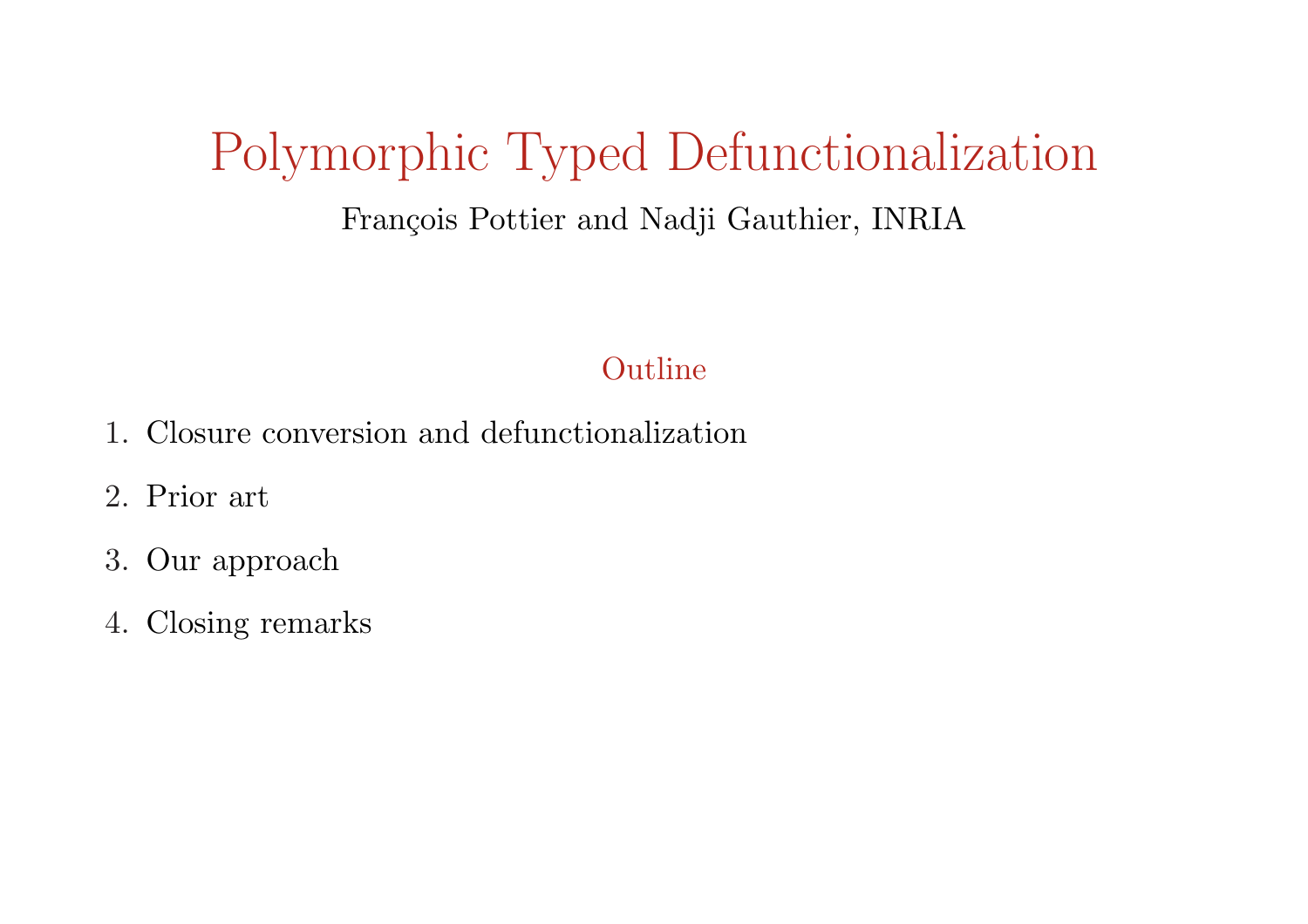#### Closure conversion

Closure conversion turns a program that makes use of arbitrary functions into a program where only closed functions (code pointers) are allowed.

λ-abstractions in the source program are encoded as pairs of a code pointer and an environment (closures).

 $[\![\lambda x.e]\!] = (\lambda(\{\bar{x}\}, x). [\![e]\!], \{\bar{x}\})$  where  $\bar{x}$  is  $f\nu(\lambda x.e)$  $\llbracket e_1 \, e_2 \rrbracket = \text{let}(code, env) = \llbracket e_1 \rrbracket \text{ in code}(env, \llbracket e_2 \rrbracket)$ 

It is known that closure conversion preserves types, provided function types are suitably encoded [Minamide, Morrisett, and Harper, POPL'96]:

$$
\llbracket \tau_1 \to \tau_2 \rrbracket = \exists \alpha . ((\alpha \times \llbracket \tau_1 \rrbracket \to \llbracket \tau_2 \rrbracket) \times \alpha)
$$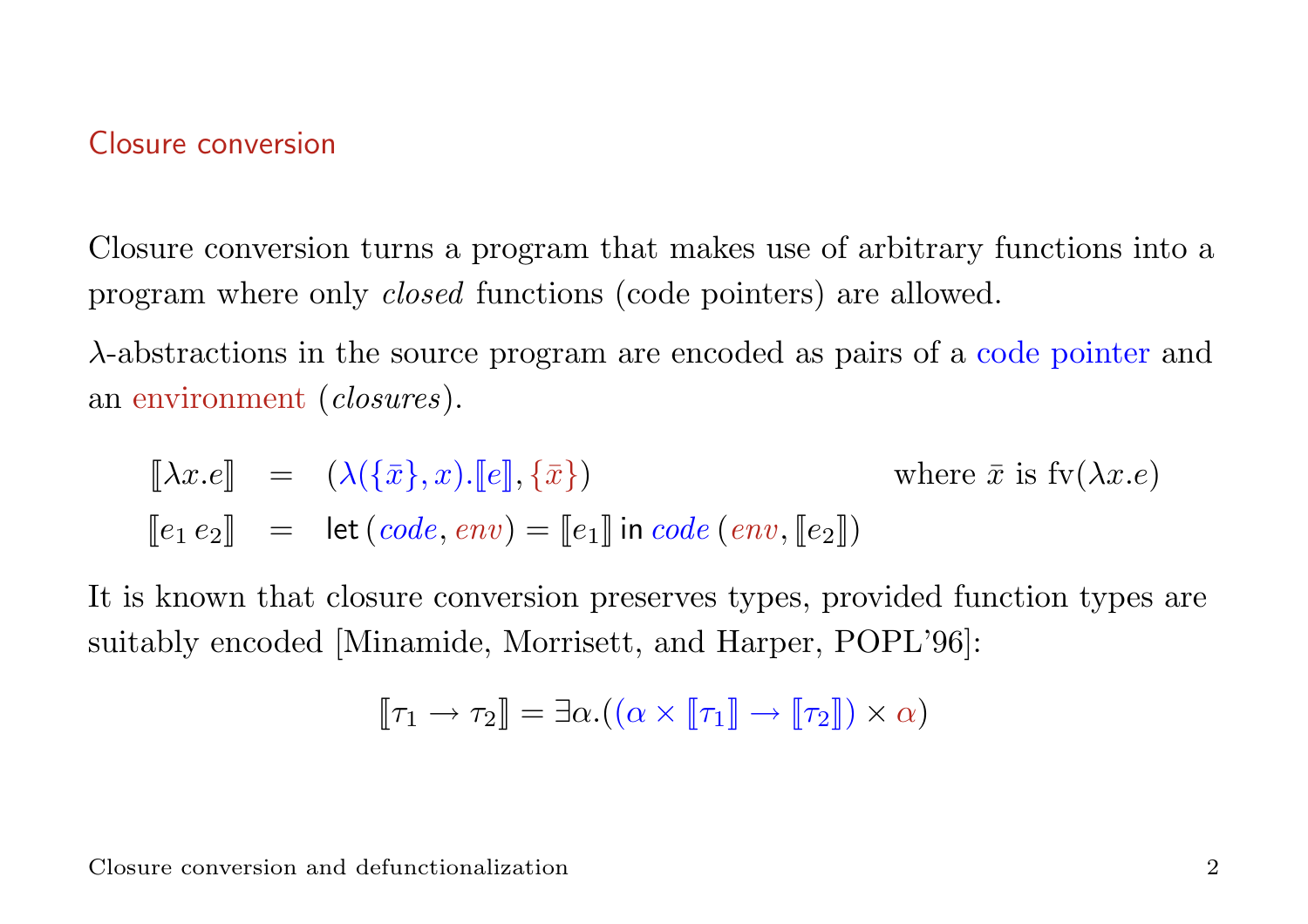#### A close cousin: defunctionalization

Defunctionalization [Reynolds, 1972] encodes  $\lambda$ -abstractions as pairs of a tag and an environment, that is, as applications of a data constructor to an environment:

 $\|\lambda^m x.e\| = m \{\bar{x}\}\$  where  $\bar{x}$  is  $f_v(\lambda x.e)$ 

Function application is encoded as a call to a globally defined function  $apply...$ 

$$
\llbracket e_1 \, e_2 \rrbracket \quad = \quad apply \llbracket e_1 \rrbracket \llbracket e_2 \rrbracket
$$

 $\ldots$  which performs case analysis over m and branches to the appropriate code:

letrec  $apply = \lambda f.\lambda arg.case f$  of  $|m \{\bar{x}\}\mapsto \text{let }x = arg \text{ in }\mathbb{R}$  (\* one such clause for every tag m \*)

Closure conversion and defunctionalization 3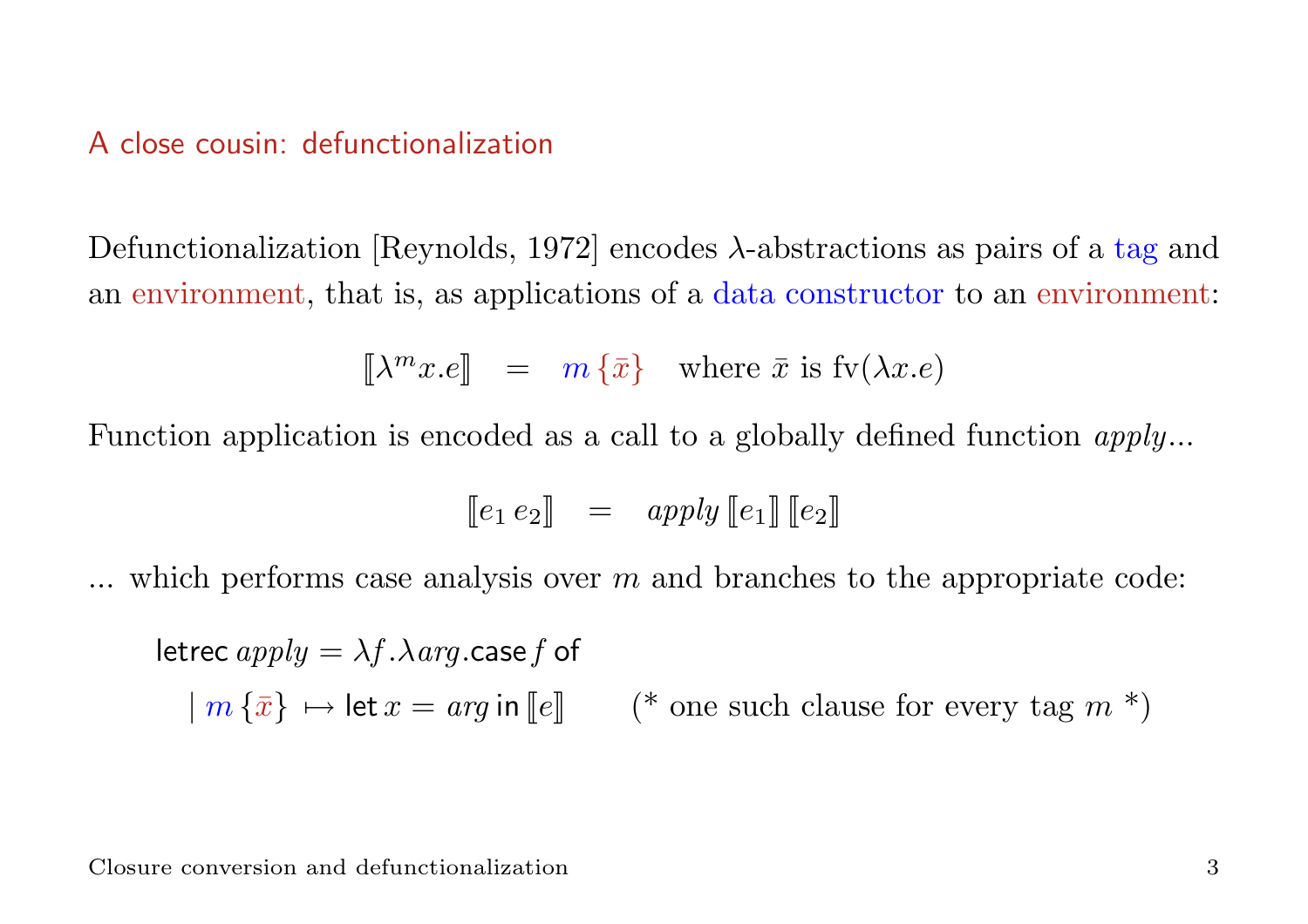# Does defunctionalization preserve types?

Imagine the source program contains the functions  $\lambda^{succ}x.x + 1$  and  $\lambda^{not}x$ .not x, whose types are  $int \rightarrow int$  and  $bool \rightarrow bool$ . Then, the body of apply contains the following clauses:

$$
\begin{array}{rcl} \mid succ & \mapsto & \mathsf{let}\,x = arg\,\mathsf{in}\,x + 1 \\ \mid & not & \mapsto & \mathsf{let}\,x = arg\,\mathsf{in}\,\mathsf{not}\,x \end{array}
$$

In (say) System F, these clauses make incompatible assumptions about *arg*, and produce results of incompatible types: thus, apply is ill-typed.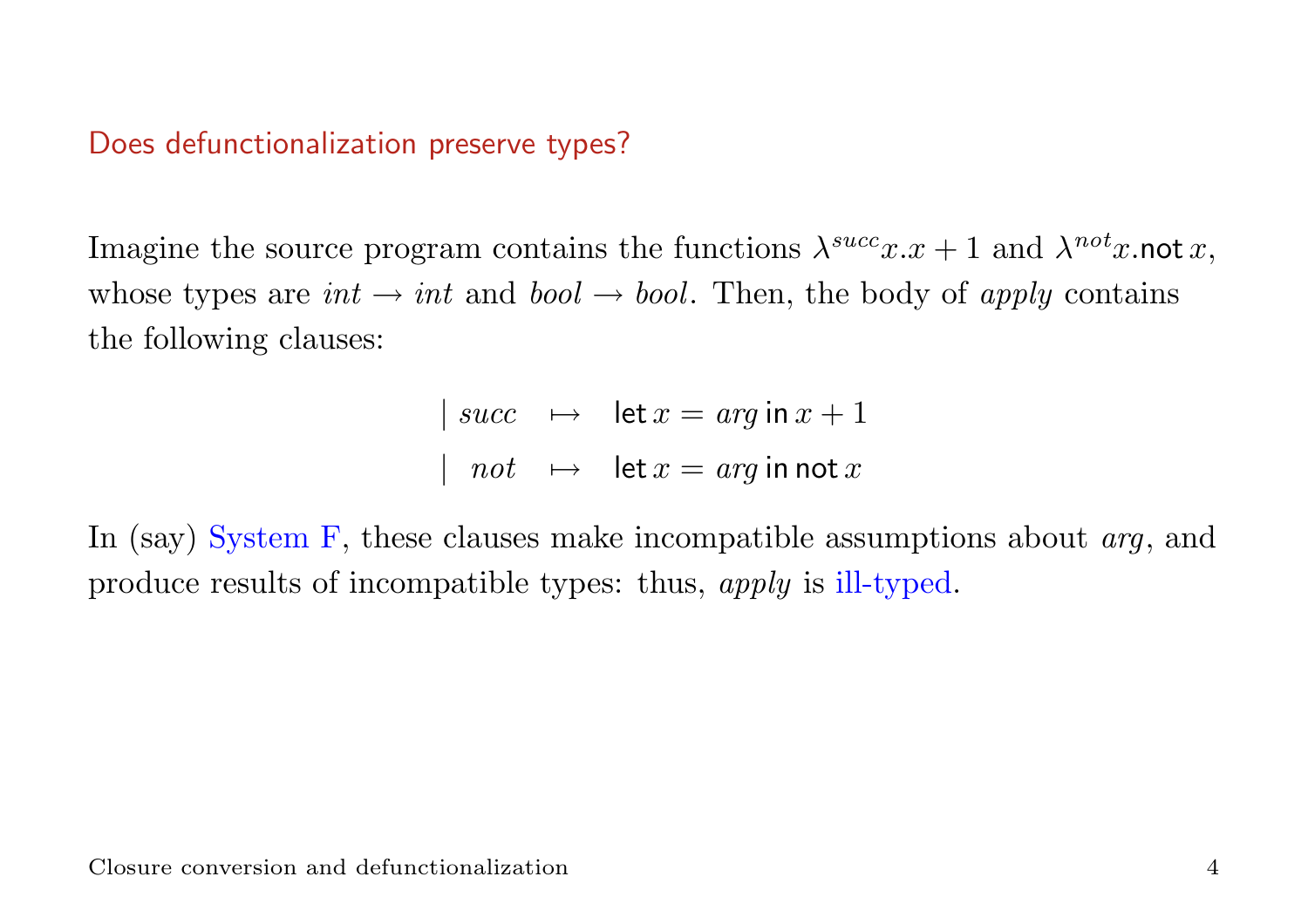Prior art: specializing apply

One solution is to split apply into a family of functions, indexed by types:

letrec  $apply_{int\rightarrow int} = \lambda f.\lambda arg.$ case f of  $| succ \mapsto let x = arg in x + 1$ and  $apply_{bool \rightarrow bool} = \lambda f. \lambda arg. \text{case} f$  of  $| not \mapsto let x = arg in not x$ 

Here, the data constructors *succ* and *not* may be declared as follows:

 $succ$  :  $Arrow_{int\rightarrow int}$  $not : Arrow_{bool \rightarrow bool}$ 

where  $Arrow_{int\rightarrow int}$  and  $Arrow_{bool\rightarrow bool}$  are distinct algebraic data types.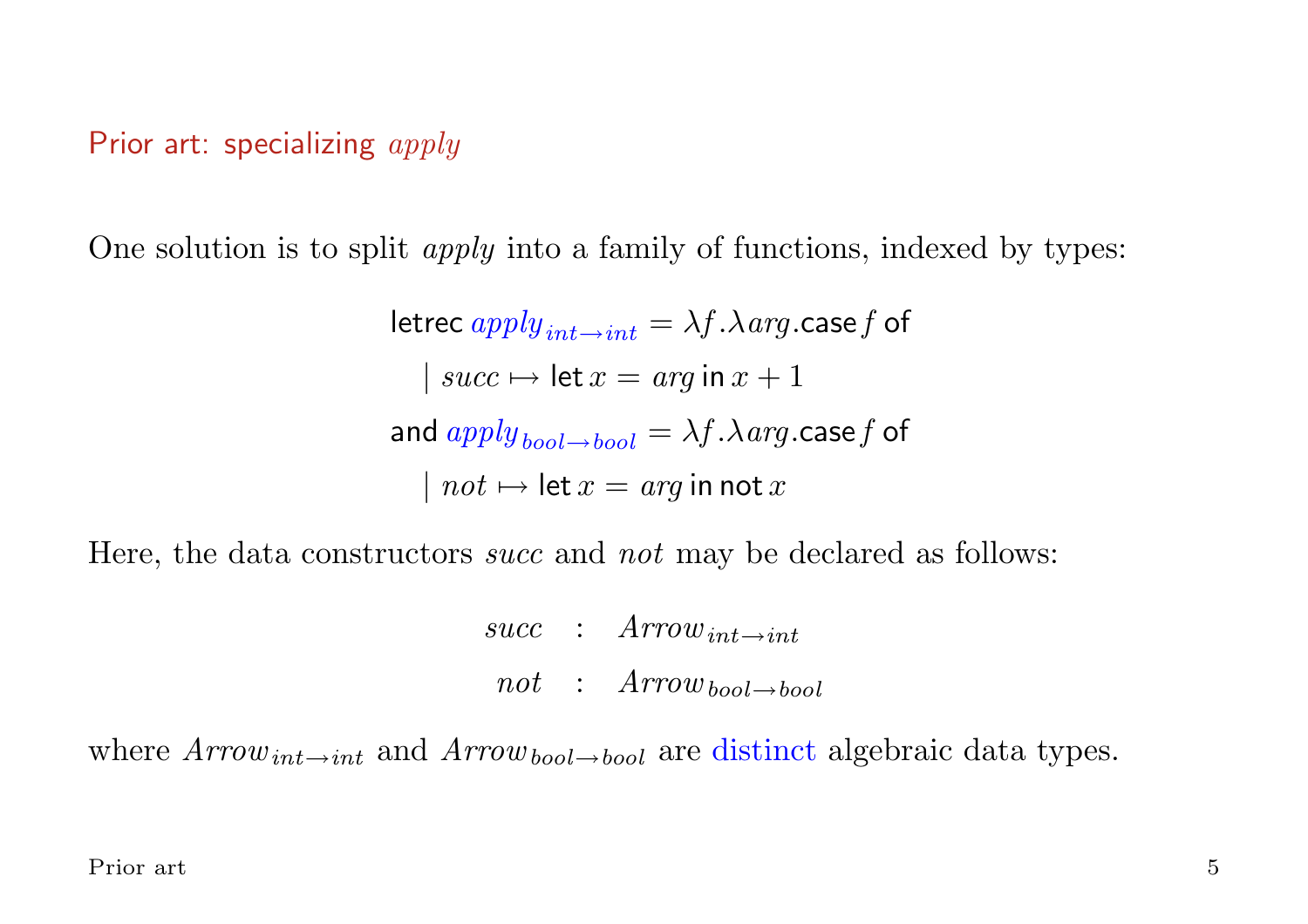### Shortcoming: no polymorphism

In this approach, we have

$$
\begin{array}{rcl}\n[e_1 \, e_2] & = & apply_{\tau_1 \to \tau_2} \left[ e_1 \right] \left[ e_2 \right] \quad \text{where } e_1 \text{ has type } \tau_1 \to \tau_2 \\
[\![\tau_1 \to \tau_2]\!] & = & Arrow_{\tau_1 \to \tau_2}\n\end{array}
$$

The trouble is, these definitions only make sense when  $\tau_1 \rightarrow \tau_2$  has no free type variables. There is no sensible way of translating

$$
\Lambda \alpha_1.\Lambda \alpha_2.\lambda f : \alpha_1 \to \alpha_2.\lambda x : \alpha_1.(f x).
$$

As a result, this approach is applicable in a simply-typed setting only (and, via monomorphization, in the setting of ML).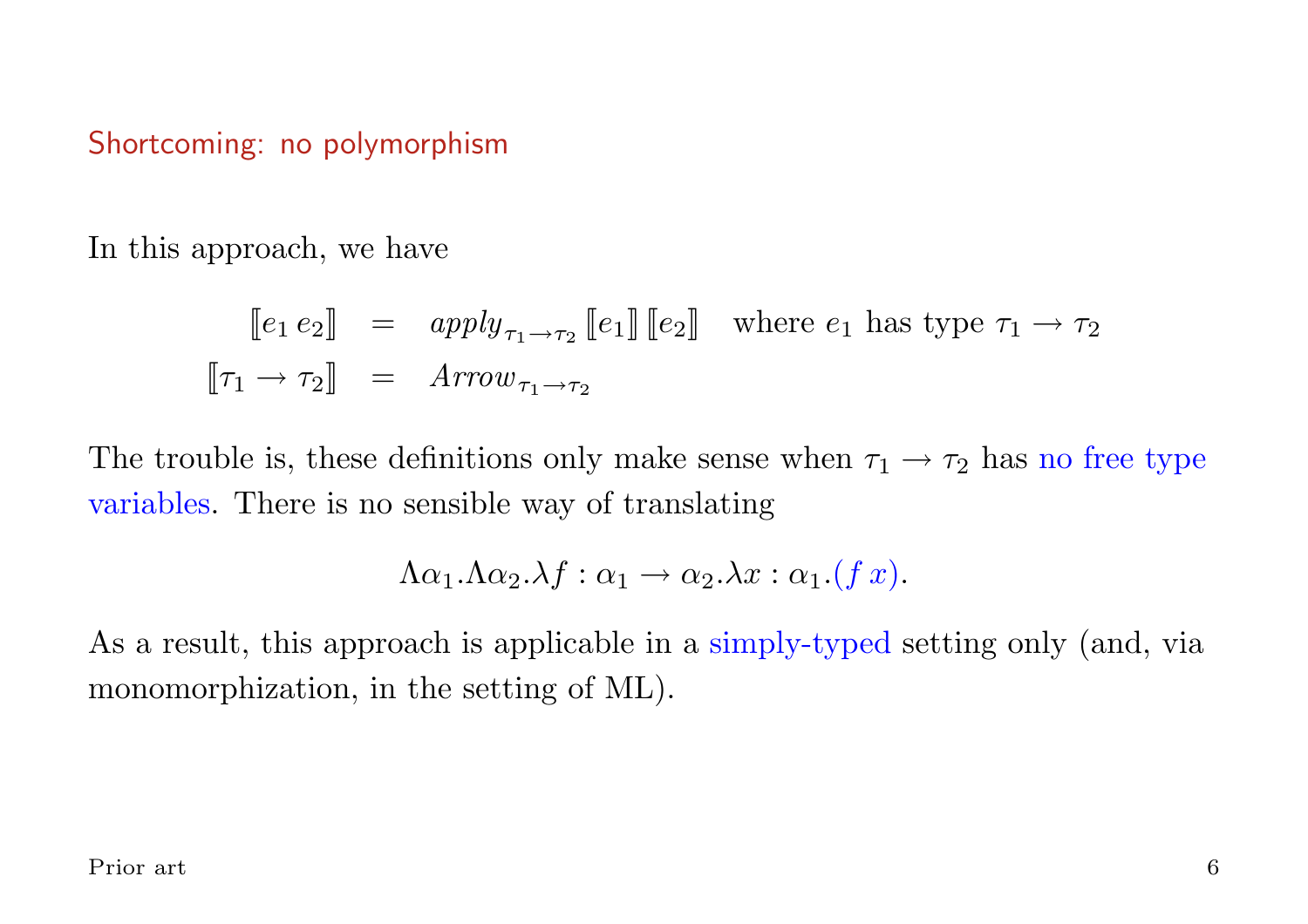## Our approach

In order to translate  $(f x)$  where f has type  $\alpha_1 \rightarrow \alpha_2$ , we must have

$$
apply: \forall \alpha_1 \alpha_2. [\![\alpha_1 \rightarrow \alpha_2]\!] \rightarrow [\![\alpha_1]\!] \rightarrow [\![\alpha_2]\!].
$$

If, furthermore, the type encoding is uniform, then the above implies

$$
apply \[\![\tau_1]\!] \[\![\tau_2]\!] : [\![\tau_1 \to \tau_2]\!] \to [\![\tau_1]\!] \to [\![\tau_2]\!]
$$

for all  $\tau_1$  and  $\tau_2$ , so this one *apply* function is in fact suitable for translating arbitrary applications.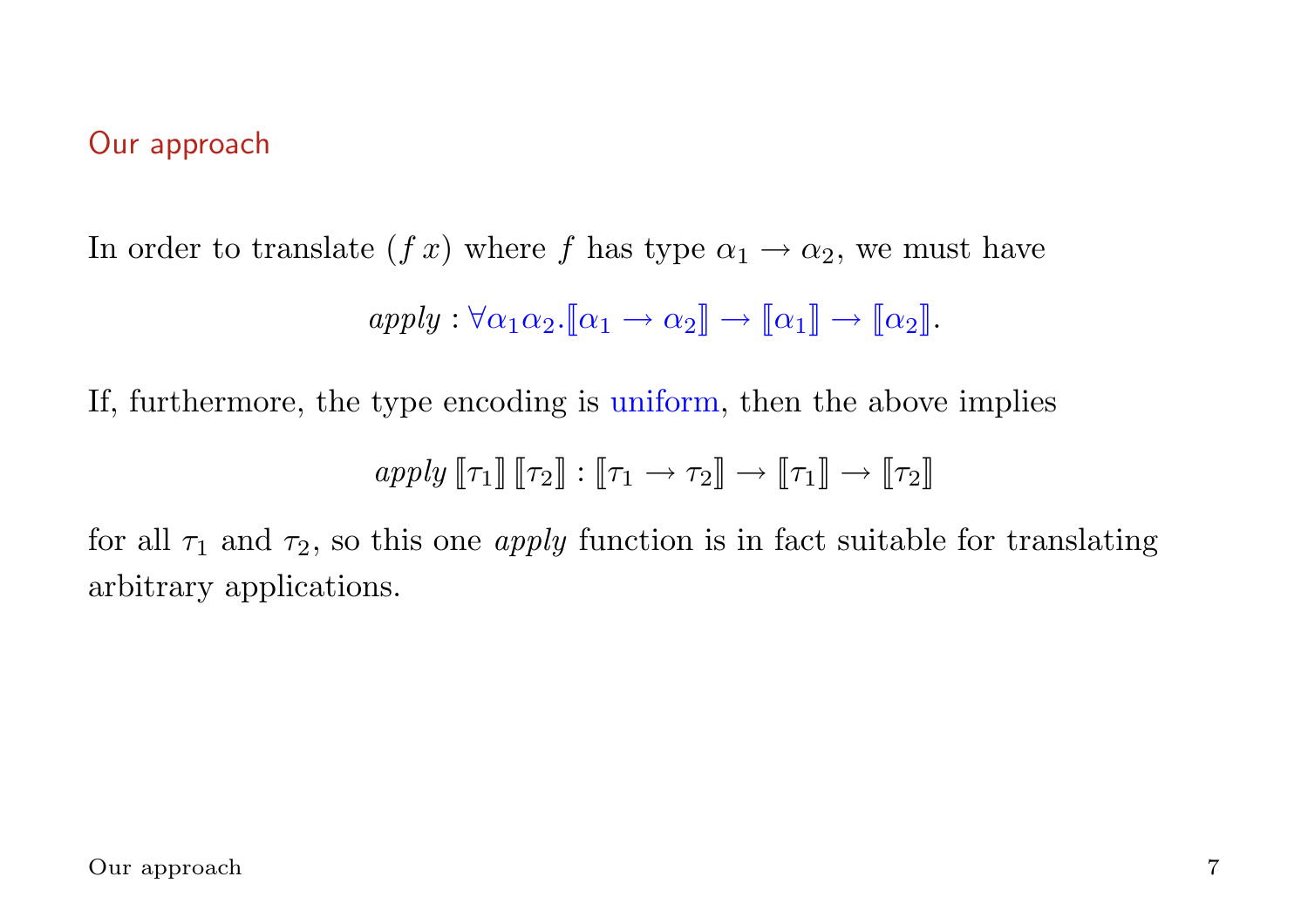#### A uniform type encoding

Let *Arrow* be a binary algebraic data type constructor, and let

$$
\begin{array}{rcl}\n\llbracket \alpha \rrbracket & = & \alpha \\
\llbracket \tau_1 \to \tau_2 \rrbracket & = & Arrow \llbracket \tau_1 \rrbracket \llbracket \tau_2 \rrbracket\n\end{array}
$$

This yields a uniform type encoding.

Since  $\lambda^{succ}x.x + 1$  and  $\lambda^{not}x$  not x have types  $int \rightarrow int$  and  $bool \rightarrow bool$ , their encodings must have types Arrow int int and Arrow bool bool, respectively. So, we declare:

> succ : Arrow int int not : Arrow bool bool

Arrow is a guarded algebraic data type [Xi, Chen, and Chen, POPL'03].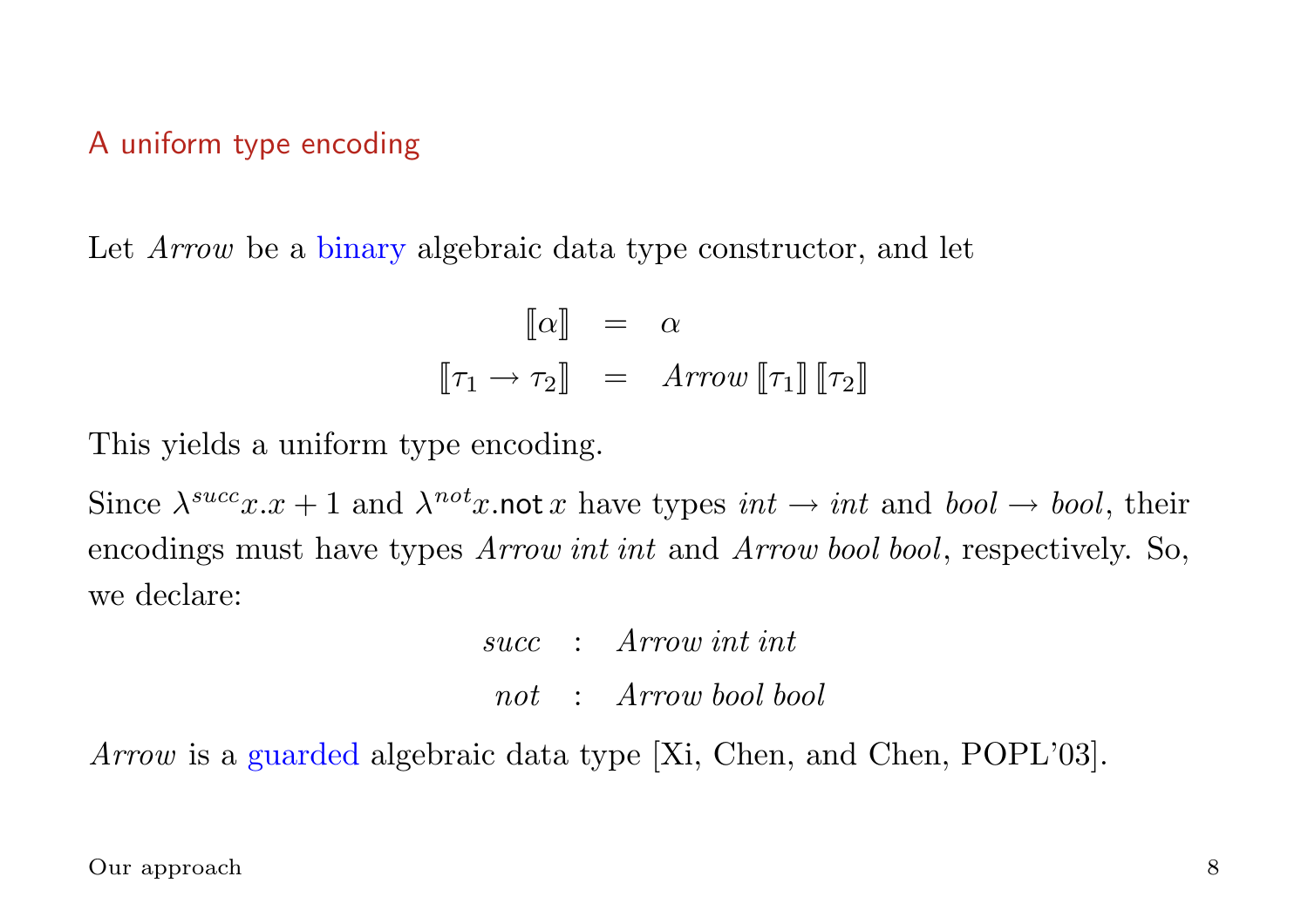Does defunctionalization preserve types? (reconsidered)

The body of *apply*, enriched with type annotations, is now:

```
letrec apply : \forall \alpha_1 \alpha_2. Arrow \alpha_1 \alpha_2 \rightarrow \alpha_1 \rightarrow \alpha_2 =\Lambda \alpha_1.\Lambda \alpha_2.\lambda f : Arrow \alpha_1 \alpha_2.\lambda arg : \alpha_1.case f of
           | succ \mapsto (* f is succ, so Arrow \alpha_1 \alpha_2 = Arrow int int holds *)
              let x = arg in x + 1 : \alpha_2| not \mapsto (* f is not, so Arrow \alpha_1 \alpha_2 = Arrow bool bool holds *)
              let x = arg in not x : \alpha_2
```
Case analysis over a guarded algebraic data type yields extra type information. Defunctionalization is now type-preserving.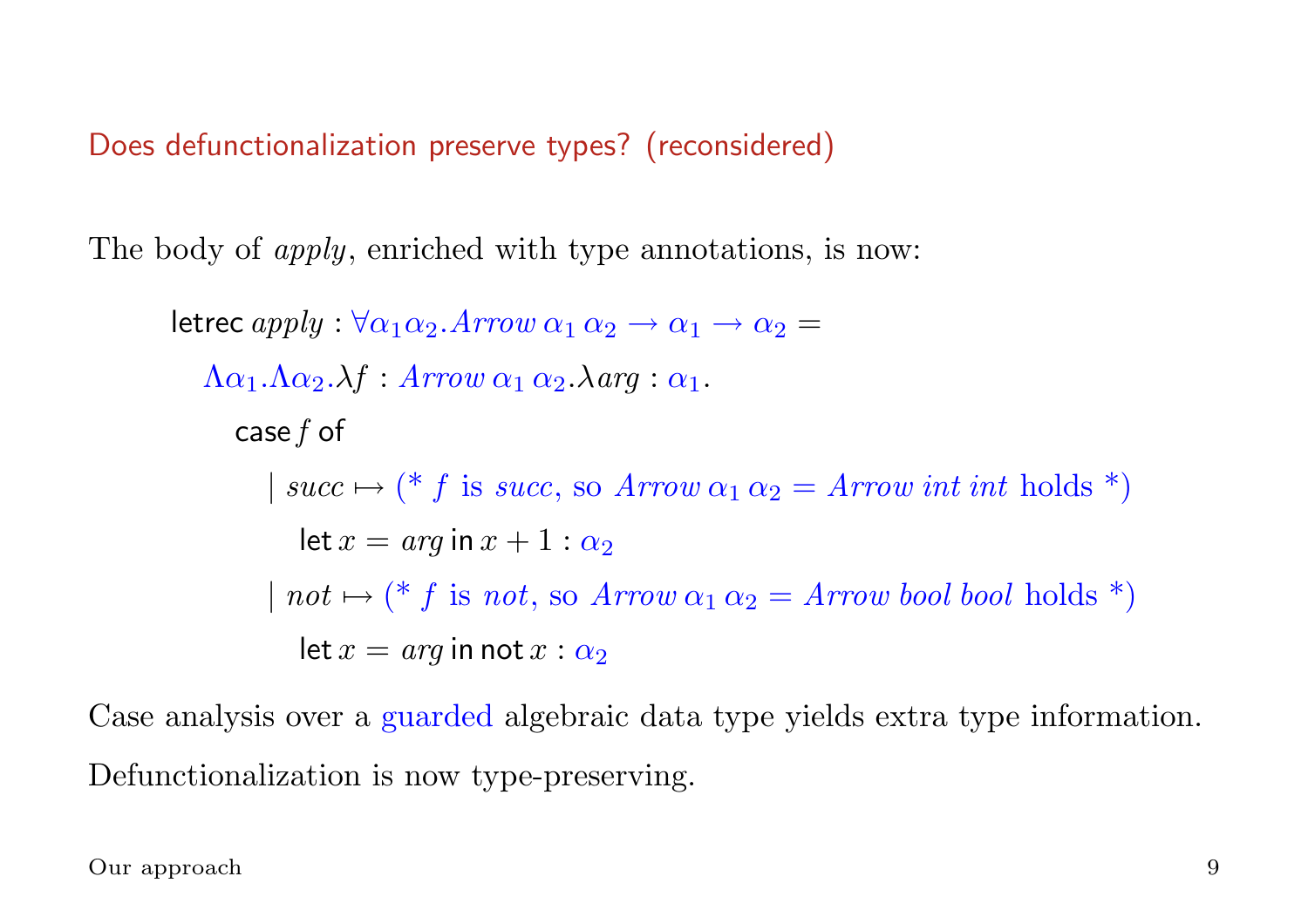## **Specialization**

One may define versions of *apply* that are specialized with respect to the types of the parameter and of the result:

$$
apply_{\tau_1 \to \tau_2} : \forall \bar{\alpha}. [\![\tau_1 \to \tau_2]\!] \to [\![\tau_1]\!] \to [\![\tau_2]\!] \qquad \text{where } \bar{\alpha} \text{ is } \text{ftv}(\tau_1 \to \tau_2),
$$

or with respect to the number of arguments that are simultaneously available:

$$
apply_n: \forall \alpha_1 \dots \alpha_n \alpha_{n+1}.[\![\alpha_1 \to \dots \to \alpha_n \to \alpha_{n+1}]\!] \to \alpha_1 \to \dots \to \alpha_n \to \alpha_{n+1},
$$
  
or both.

Branches that lead to an inconsistent typing assumption may be pruned—for instance, apply<sub>int→int</sub> need not check for the tag not. This allows dispatch to be made more efficient based on type information available at the call site.